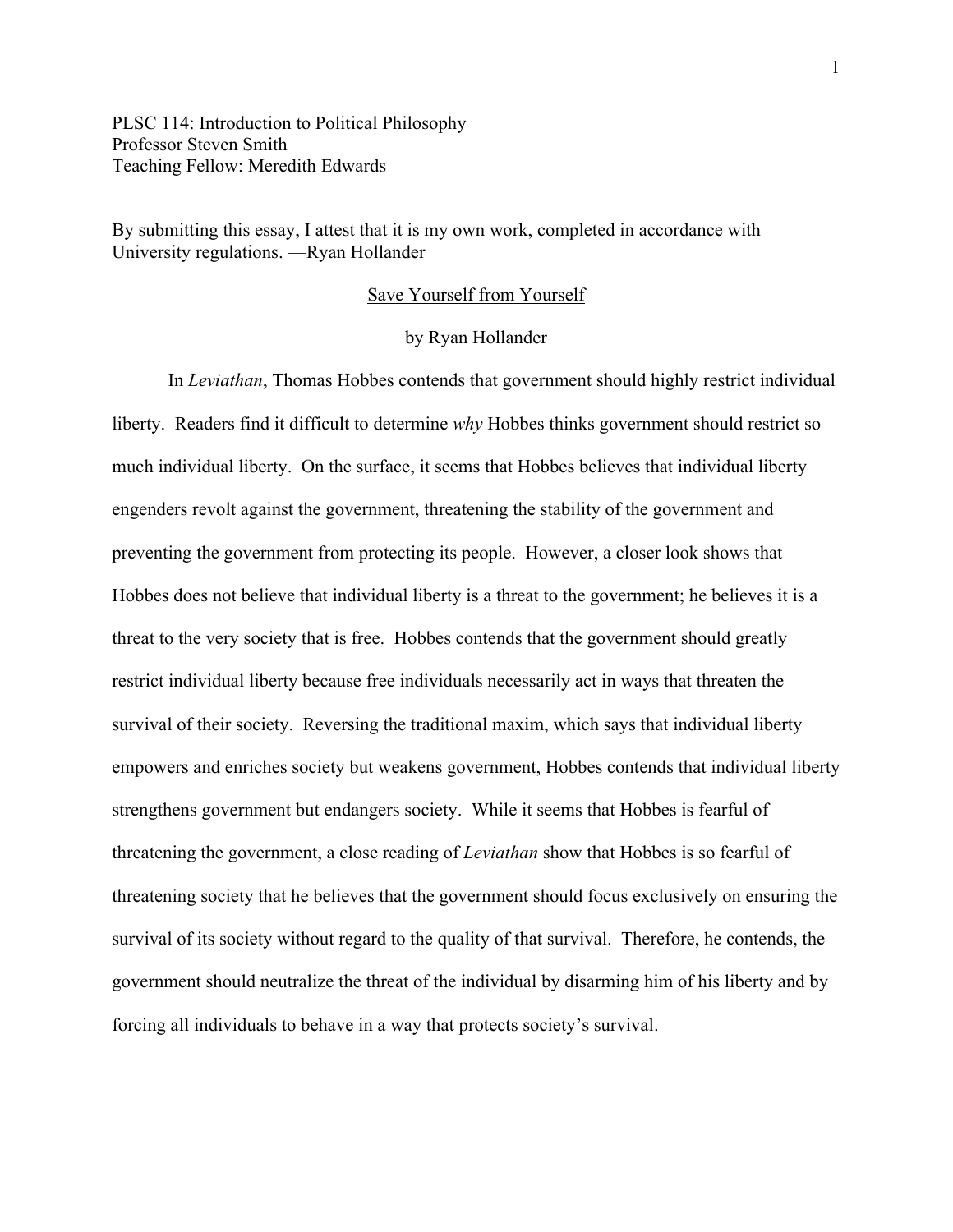We must begin by distinguishing individual liberty from the other type of liberty that Hobbes discusses, what we will call "ancient liberty." Individual liberty is "the absence of... external impediments of motion" (Hobbes XXI 1, XXI 10). A person is free, therefore, if "he that in those things which by his strength and wit he is able to do is not hindered to do what he has a will to do" (Hobbes XXI 2). For Hobbes, an individual is free if another party does not physically prevent him from acting in a way that he could otherwise act.

Hobbes contrasts individual liberty with what we call "ancient liberty," the liberty of the government to act without impediment in the realm of international affairs. Hobbes argues that a government has ancient liberty when its leadership can "resist or… invade other people" without being physically deterred (Hobbes XXI 8). Ancient liberty is the ability for a government to do what it wishes to other governments without obstruction from other governments.

The difference between individual liberty and ancient liberty is not just who possesses the liberty, but also who regulates it. Individual liberty, as Hobbes defines it, is regulated not by individuals and not by society, but by a sovereign. He writes, "the liberty of a subject [individual] lieth... only in those things which... the sovereign hath praetermitted" (Hobbes XXI) 6). Unlike individual liberty, which is regulated by the sovereign of the possessor, ancient liberty is regulated by the possessor's equals—other governments encountered in its foreign affairs. Hobbes carefully excludes commonwealths that are "dependent on one another" from the set of commonwealths with "absolute liberty" (Hobbes XXI 8). Hobbes believes that dependency on other governments, not a social contract with a sovereign, is how a government loses its ancient liberty.

Hobbes takes issue with those intellectuals who misidentify the true sources of individual and ancient liberty, which we have demonstrated to be, respectively, the social contract with a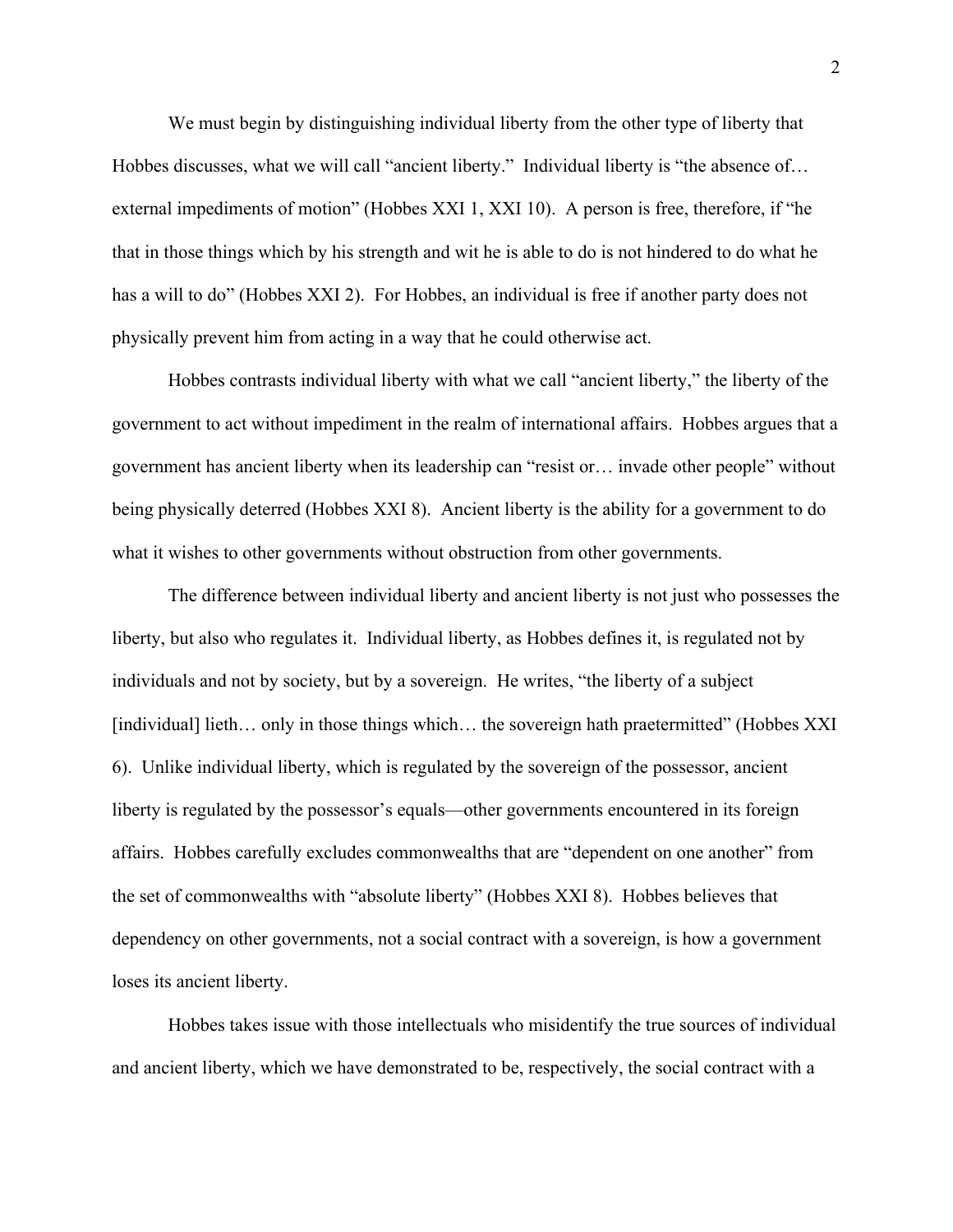sovereign and dependency on other governments. In particular, Hobbes seeks to debunk the myth that both types of liberty derive from the structure of the government. He contends that "whether a commonwealth be monarchical or popular, the freedom is still the same" (Hobbes XXI 8). Referring to both types of liberty with the term, "freedom," Hobbes argues that the government type does not determine an individual's liberty or a government's ancient liberty. Hobbes would hold that a democracy can restrict individual liberty as easily as a dictatorship can, just as a democracy can be dominated by another state as easily as a dictatorship can.

Now that we have clarified the distinction between the two types of liberty, we will examine Hobbes's attitude toward individual liberty. Hobbes believes that government should greatly restrict individual liberty, and we can infer this attitude in two ways. First, Hobbes believes that the government should condition individuals to act a certain way, which necessitates that the government does not allow individuals the liberty to choose how they act. He writes that the sovereign should provide "pubic instruction, both of doctrine and example, in the making and executing of good laws" (Hobbes XXX 219). Second, we know that Hobbes wants individual liberty to be restricted because the liberties that he thinks the individual should always be granted are so few that Hobbes can list them all in just a few pages (Hobbes XXI 11- 25).

Why does Hobbes want the government to restrict so much individual liberty? On the surface, it seems that Hobbes barrages excessive individual liberty because he believes that individual liberty leads to revolt against the government. We might easily derive this initial interpretation, which is mistaken, from Hobbes's treatment of the Ancients. He argues that the writings of the ancient Greeks and Romans, in which "there is so frequent and honourable mention" of liberty, "produce sedition and change of government" (Hobbes XXI 8-9). It seems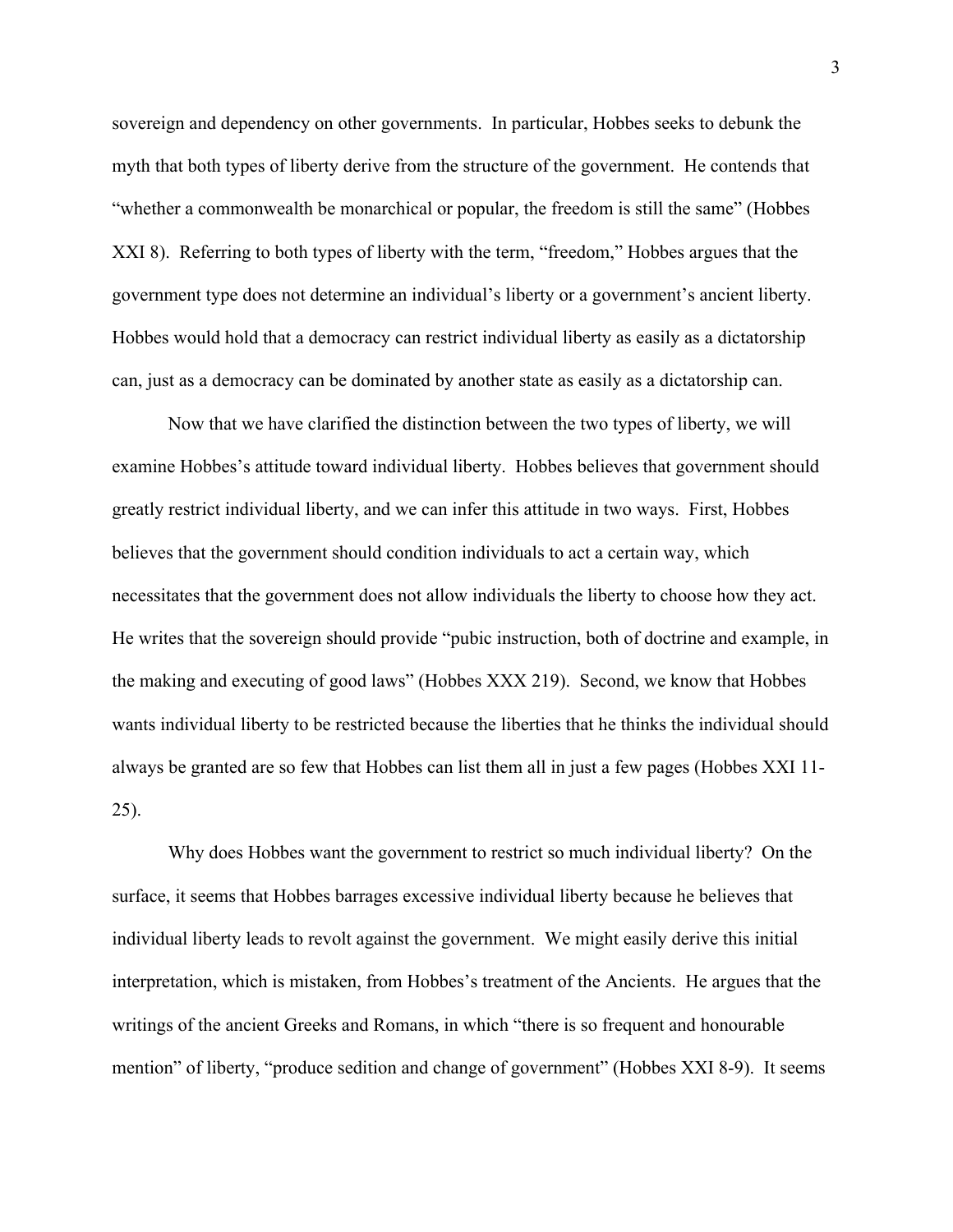as though Hobbes believes that, like a drug, the slightest individual liberty addicts the people and tempts them to acquire more by rebelling.

A closer study, however, shows that Hobbes abhors the Ancients for teaching not a love of liberty, but rather what we will call the Free Republic Doctrine, which holds that democracy always provides abundant individual liberty and that holds that monarchy can never offer any individual liberty. Hobbes quotes Aristotle's *Politics*: "In democracy, Liberty is to be supposed; for it is commonly held that no man is Free in any other government" (Aristotle qtd. in Hobbes XXI 9). As Hobbes interprets, Aristotle's Doctrine teaches that "all that lived under monarchy were slaves" (Hobbes XXI 9). According to Hobbes, the Ancients preach not a love of liberty but a mistaken doctrine that there is necessarily a link between democracy and liberty.

Furthermore, Hobbes criticizes the Ancients for teaching what we will call Ancient Libertarianism, the doctrine that government *ought* to grant extensive individual liberty. Ancient Libertarianism is what Hobbes calls a "false show of liberty"—the word "show" meaning a celebration. Hobbes believes that the Athenians taught Ancient Libertarianism to keep their people from revolting against the government, which because of its democratic nature, the people believed to be free by the Free Republic Doctrine (Hobbes XXI 9-10). Hobbes argues that the Athenians were taught, first, to love freedom, and second that "they were freemen" in order "to keep from them the desire of changing government" (Hobbes XXI 9). Hobbes believes that the Ancient teachings not only established philosophical inaccuracies, but also lead to violence and death. He argues that "by reading of these Greek and Latin authors men from their childhood have gotten a habit (under a false show of liberty) of favouring tumults and of licentious controlling the actions of their sovereigns," which has led to "the effusion of so much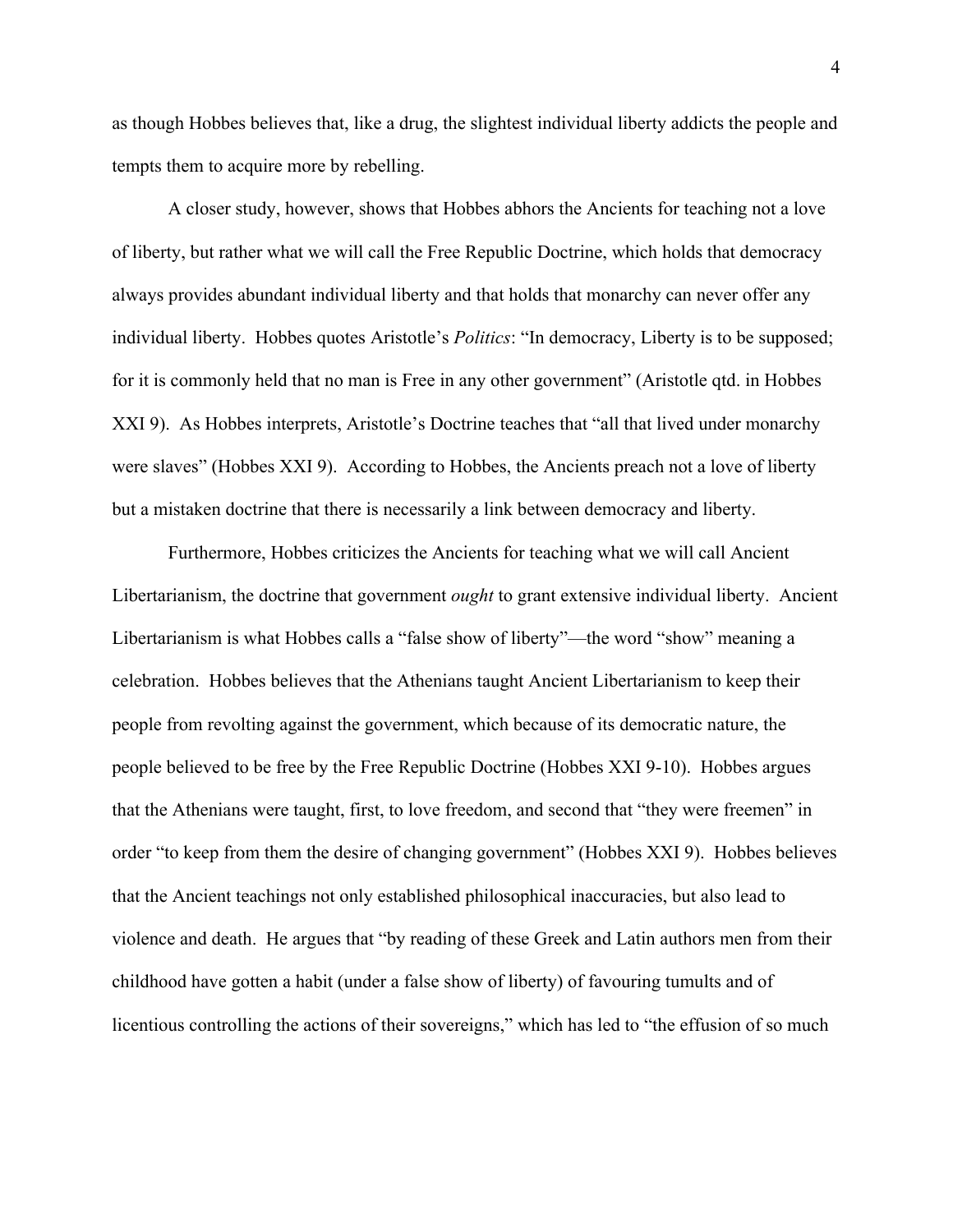blood" (Hobbes XXI 9). According to Hobbes, the combination of the two Ancient dogmas, the Free Republic Doctrine and Ancient Libertarianism, inspired killing.

We have already shown that Hobbes rejects both doctrines—that Hobbes believes that individual liberty is separate from democracy and that he believes that individual liberty should be highly restricted. As we found, Hobbes rejects the first doctrine because he believes an individual's liberties are determined by his social contract with his sovereign, not the structure of that government. But why does Hobbes reject the second doctrine? Why does he think that individual liberty should be so restricted? As we discovered, though it seems like Hobbes believes individual liberty is a threat to the state, he does not really believe that. Hobbes wants to restrict individual liberty because he thinks individual liberty is a threat to society. Hobbes's belief is founded in his conception of human nature, that is, his prediction of what the individual will do with liberty.

Hobbes believes that men are inspired exclusively by personal appetites such as the "competition of riches, honour, command" and most notably by pride and fear (Hobbes XI 3). Hobbes believes that these appetites would cause men to war continuously amongst each other, either physically or psychologically, if a government didn't exist to prevent men from warring. He contends, "During the time men live without a common power to keep them all in awe, they are in that condition which is called war, and such a war is of every man against every man…. War consisteth not in battle only, or the act of fighting, but in a tract of time wherein the will to contend by battle is sufficiently known" (Hobbes XIII 8). Hobbes believes that men inevitably engage in perpetual and total war with each other when a government does not force them to act otherwise. This war, of course, would destroy society if the government allowed individuals the freedom to start it.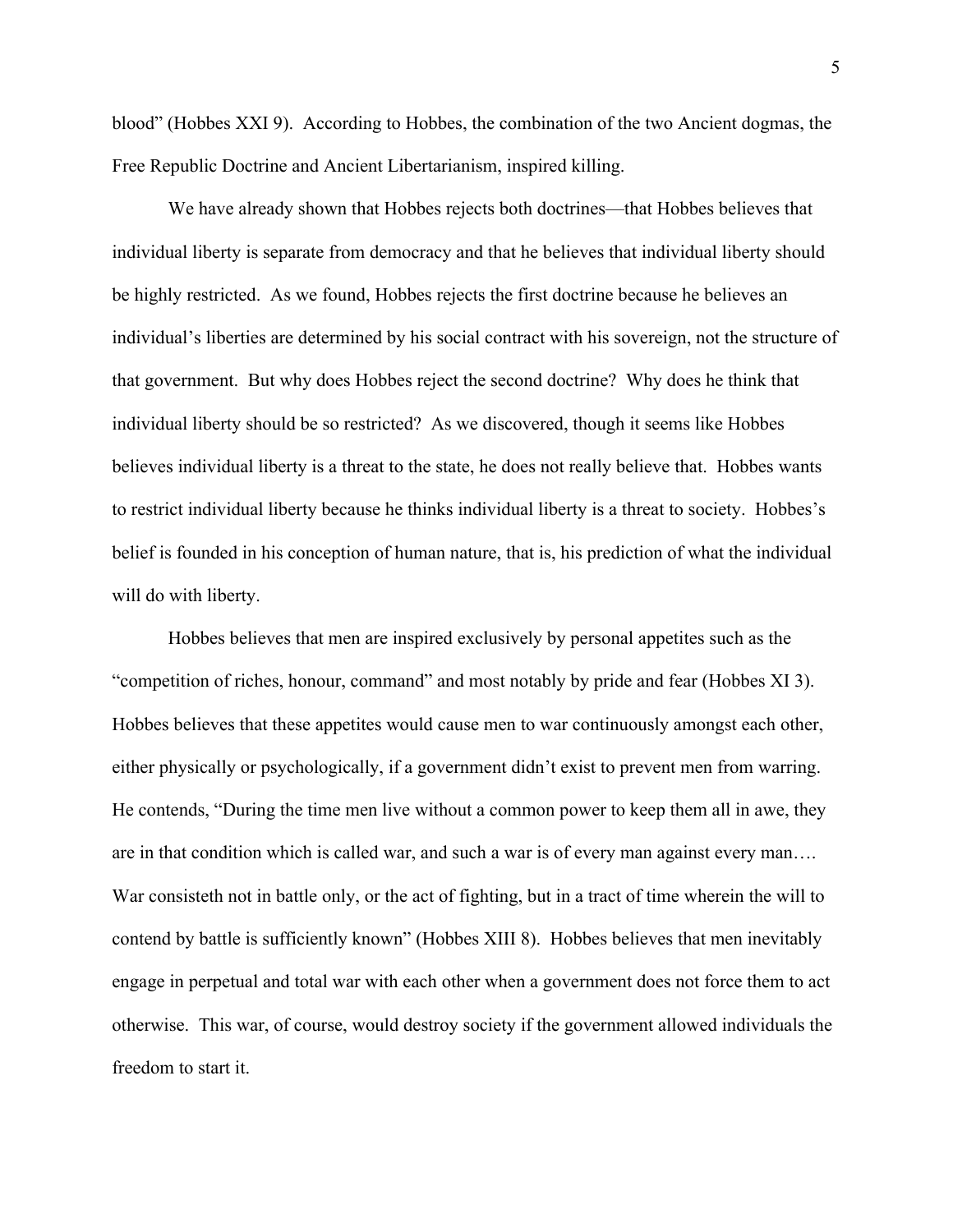Because he fears this war that could end society, Hobbes advocates that government concern itself exclusively with protecting the lives of its people without concern for the quality of those lives. He contends that "the office of the sovereign (be it a monarch or an assembly) consisteth in the end for which he was trusted with the sovereign power, namely the procuration of the *safety of the people*…. By safety here is not meant a bare preservation, but also all other contentment's of life, which every man by lawful industry, without danger or hurt to the commonwealth, shall acquire to himself" (Hobbes XXX 1). Hobbes implies that government should *force* individuals to behave in ways that promote society's survival because, if left to their own devices, individuals cannot behave in ways that are safe for society. He contends that "common people are not of capacity to understand [right principles]," however, they are "fit to receive whatsoever by public authority shall be imprinted on them" (Hobbes XXX 6). The code of behavior that the government ought to force men to act by is what Hobbes calls the Laws of Nature. Hobbes argues that the sovereign is "obliged by the law of nature" (Hobbes XXX 1). The Laws of Nature summarize norms that, when followed in "civil society," are supposed to lead to the "conservation of men in multitudes" (Hobbes XV 34). Essentially, widespread adherence to the Laws of Nature replaces the personal appetites that would naturally govern people's behavior with a new maxim popularly dubbed the Golden Rule. It states, "do not that to others which thou wouldst not have done to thyself" (Hobbes XV 35). Hobbes believes so strongly that all people should accept the Golden Rule to subdue their personal appetites and sustain society that he thinks all individual liberty except for the most essential liberties ought to be restricted.

On the surface, it appears that Hobbes cares not only about the survival of society, but also about the quality of that survival. He writes, "It is necessary… for man's life to retain some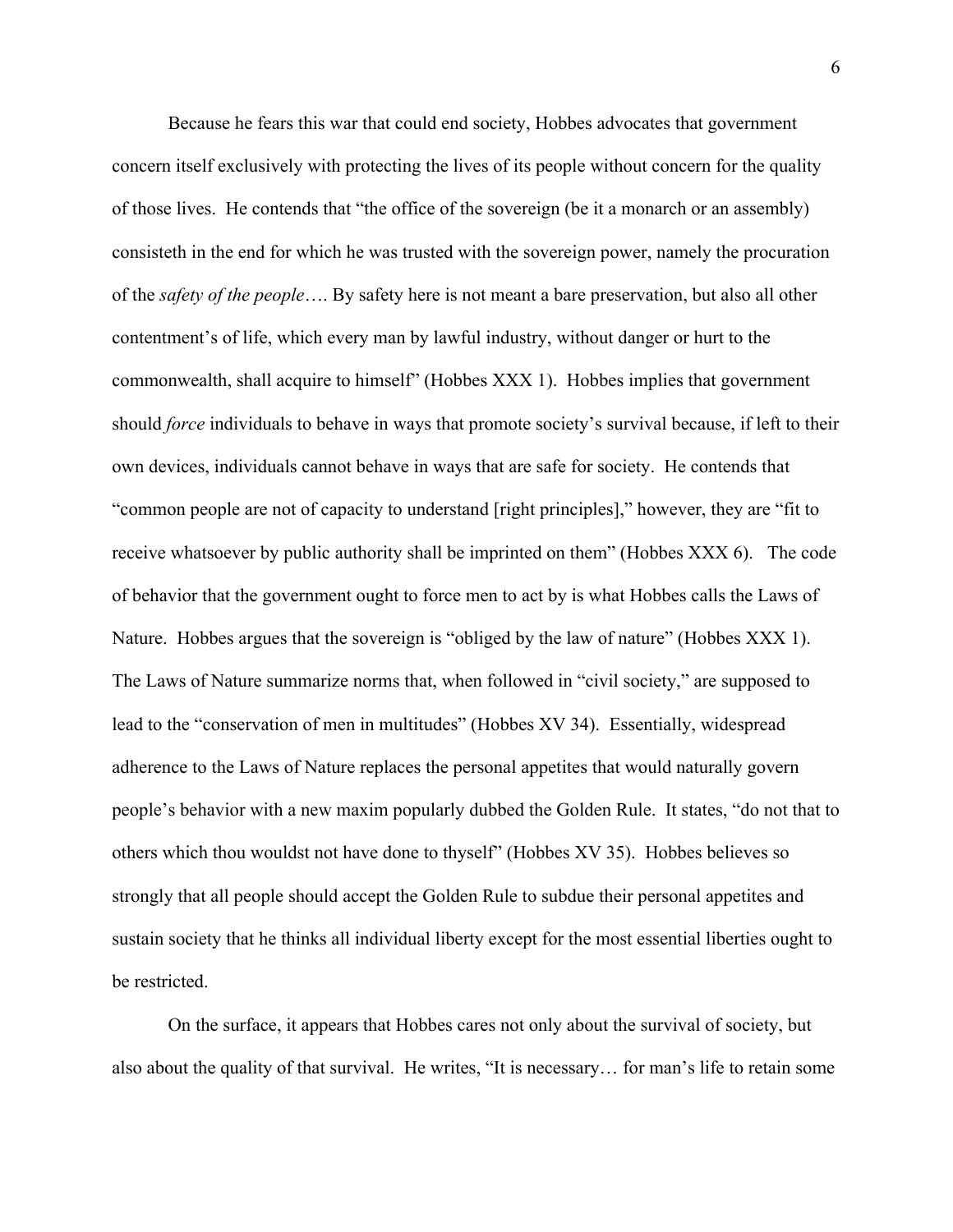[liberty] (as, right to govern their own bodies, [right to] enjoy air, water, motion, ways to go from place to place, and all things else without which a man cannot live, or not live well)" (Hobbes XV 22). Interpreting this passage, editor and critic Edwin Curley writes that Hobbes believes "it is not mere survival, but living well, which is the end of entry into civil society" (Curley 97).

Curley and his supporters fail to realize two things. First, these amenities that Hobbes acknowledges are not primarily for pleasure, but for survival. Though a person might derive some pleasure from drinking water, breathing air, and moving his appendages, the pleasure is only a side-effect. The real importance of those activities, and the reason why Hobbes says that they should be allowed, is that they are "necessary for man's life" (Hobbes XV 22). Hobbes believes that these liberties should never be denied because they allow bodily functions required for survival, and the reader infers that preventing the individual from surviving hinders the aim of achieving survival for society. Later in *Leviathan*, Hobbes clarifies that a sovereign should allow a person those freedoms because they are necessary for survival. He writes, "If the sovereign command a man… to abstain from the use of food, air, medicine, or any other thing without which he cannot live, yet [ought] hath that man the liberty to disobey" (Hobbes XXI 12). Second, even if Hobbes really does believe that the primary benefit of those activities is pleasure, then Hobbes approves of those activities because he believes that *pleasure* is a necessary ingredient for survival, similar to air and water. If Hobbes has any concern for the quality of people's lives, it is only because he believes that they must retain a certain base-line quality of life so that they will not revolt against the sovereign, who protects not their quality of life, but their lives. Hobbes's ideal sovereign maintains the exclusive aim of protecting the lives of the masses, "the conservation of men in multitudes," and considers any other aim, such as the quality of those lives, only as a means of achieving the former aim (Hobbes XV 34).